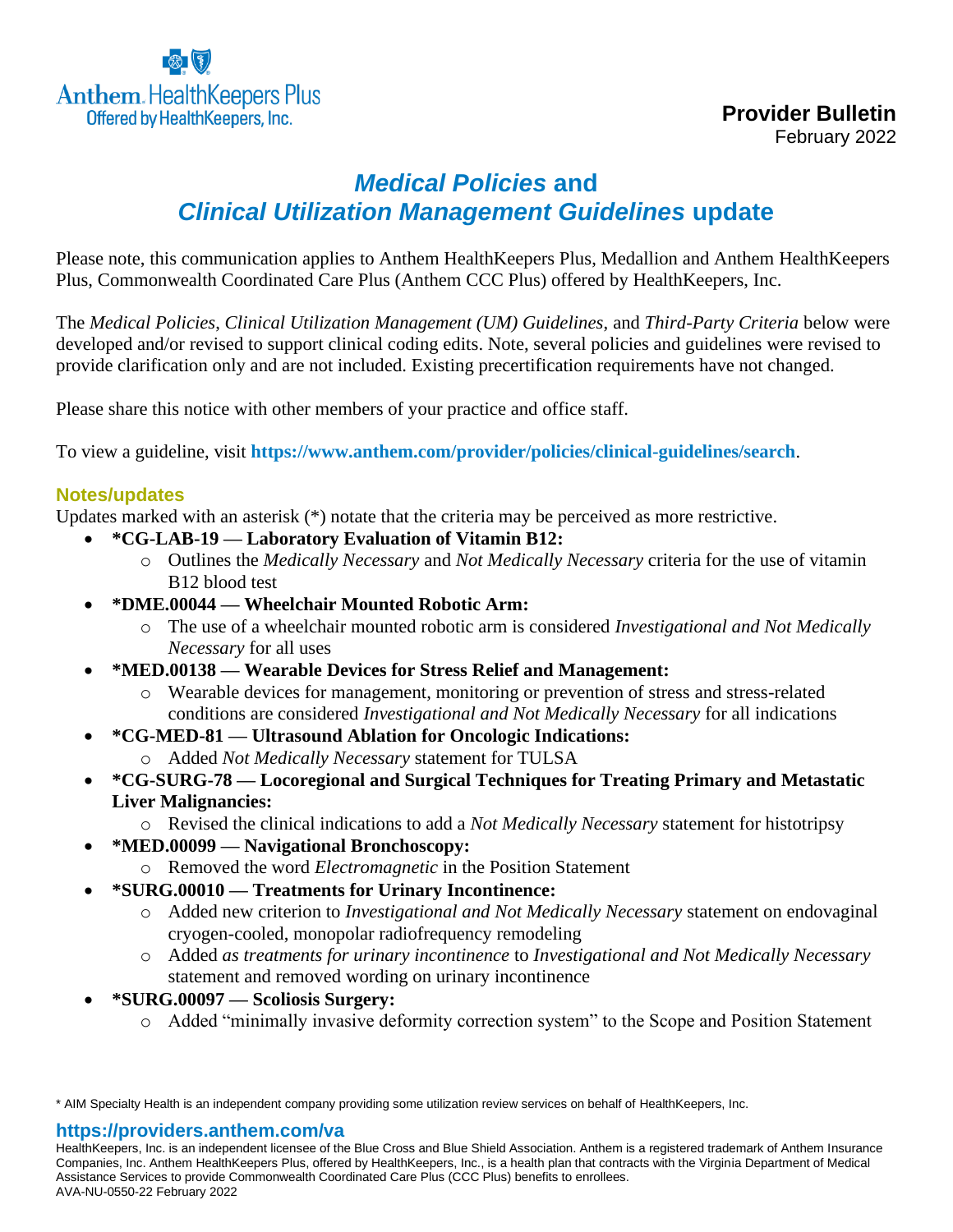Effective April 1, 2022, HealthKeepers, Inc. will begin using the *AIM Specialty Health®\* Clinical Appropriateness Guidelines* for medical necessity review of the below services. Please note, our Utilization Management team will complete these reviews using the *AIM Clinical Appropriateness Guidelines*:

- *Advanced Imaging Clinical Appropriateness Guideline:*
	- o *Imaging of the Brain*
	- o *Imaging of the Head and Neck*
	- o *Imaging of the Heart*
	- o *Imaging of the Chest*
	- o *Imaging of the Abdomen and Pelvis*
	- o *Oncologic Imaging*
- *Musculoskeletal Interventional Pain Management Clinical Appropriateness Guideline*
- *Radiation Oncology Clinical Appropriateness Guideline*

## *Medical Policies*

On November 11, 2021, the Medical Policy and Technology Assessment Committee (MPTAC) approved the following *Medical Policies* applicable to HealthKeepers, Inc. These guidelines take effect April 1, 2022.

| <b>Publish date</b> | <b>Medical Policy</b><br>number | <b>Medical Policy title</b>                                                                                                | <b>New or revised</b> |
|---------------------|---------------------------------|----------------------------------------------------------------------------------------------------------------------------|-----------------------|
| 12/29/2021          | *DME.00044                      | <b>Wheelchair Mounted Robotic Arm</b>                                                                                      | <b>New</b>            |
| 12/29/2021          | *MED.00138                      | Wearable Devices for Stress Relief and<br>Management                                                                       | <b>New</b>            |
| 11/18/2021          | GENE.00052                      | Whole Genome Sequencing, Whole Exome<br>Sequencing, Gene Panels, and Molecular Profiling                                   | Revised               |
| 12/29/2021          | *MED.00099                      | Navigational Bronchoscopy                                                                                                  | Revised               |
| 12/29/2021          | <i>*SURG.00010</i>              | <b>Treatments for Urinary Incontinence</b>                                                                                 | Revised               |
| 12/29/2021          | <b>SURG.00011</b>               | Allogeneic, Xenographic, Synthetic,<br>Bioengineered, and Composite Products for<br>Wound Healing and Soft Tissue Grafting | Revised               |
| 11/18/2021          | SURG.00026                      | Deep Brain, Cortical, and Cerebellar Stimulation                                                                           | Revised               |
| 12/29/2021          | <b>SURG.00037</b>               | Treatment of Varicose Veins (Lower Extremities)                                                                            | Revised               |
| 12/29/2021          | *SURG.00097                     | Scoliosis Surgery                                                                                                          | Revised               |

## *Clinical UM Guidelines*

On November 11, 2021, the MPTAC approved the following *Clinical UM Guidelines* applicable to HealthKeepers, Inc. These guidelines adopted by the medical operations committee for our members on December 16, 2021. These guidelines take effect April 1, 2022.

| <b>Publish</b><br>date | <b>Clinical UM</b><br><b>Guideline</b><br>number | <b>Clinical UM Guideline title</b>                                                                    | <b>New or</b><br>revised |
|------------------------|--------------------------------------------------|-------------------------------------------------------------------------------------------------------|--------------------------|
| 12/29/2021             | $*CG-LAB-19$                                     | Laboratory Evaluation of Vitamin B12                                                                  | <b>New</b>               |
| 12/29/2021             | CG-DME-06                                        | Compression Devices for Lymphedema                                                                    | Revised                  |
| 12/29/2021             | *CG-MED-81                                       | <b>Ultrasound Ablation for Oncologic Indications</b>                                                  | Revised                  |
| 11/18/2021             | $CG-OR-PR-05$                                    | Myoelectric Upper Extremity Prosthetic Devices                                                        | Revised                  |
| 12/29/2021             | *CG-SURG-78                                      | Locoregional and Surgical Techniques for Treating<br><b>Primary and Metastatic Liver Malignancies</b> | Revised                  |